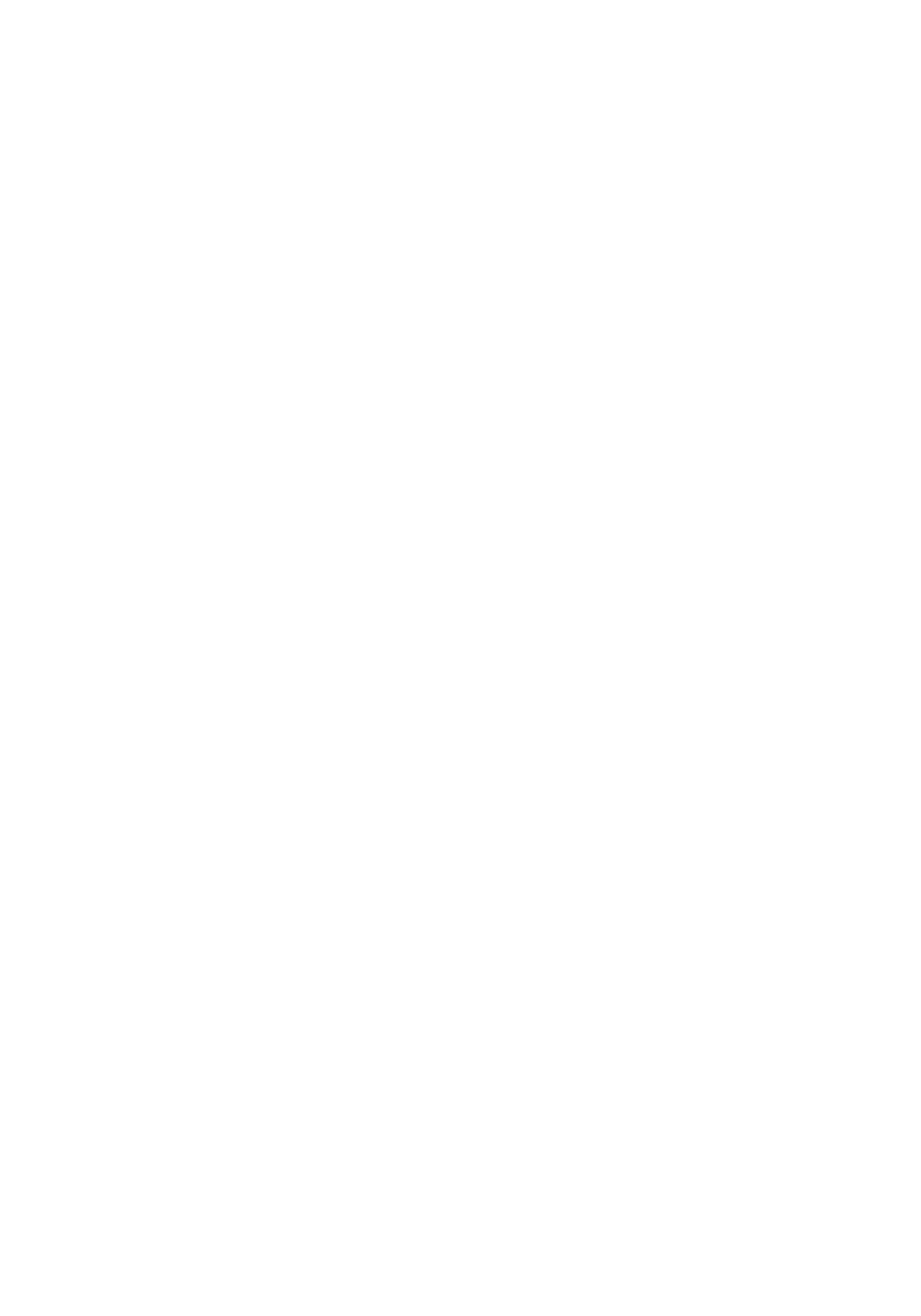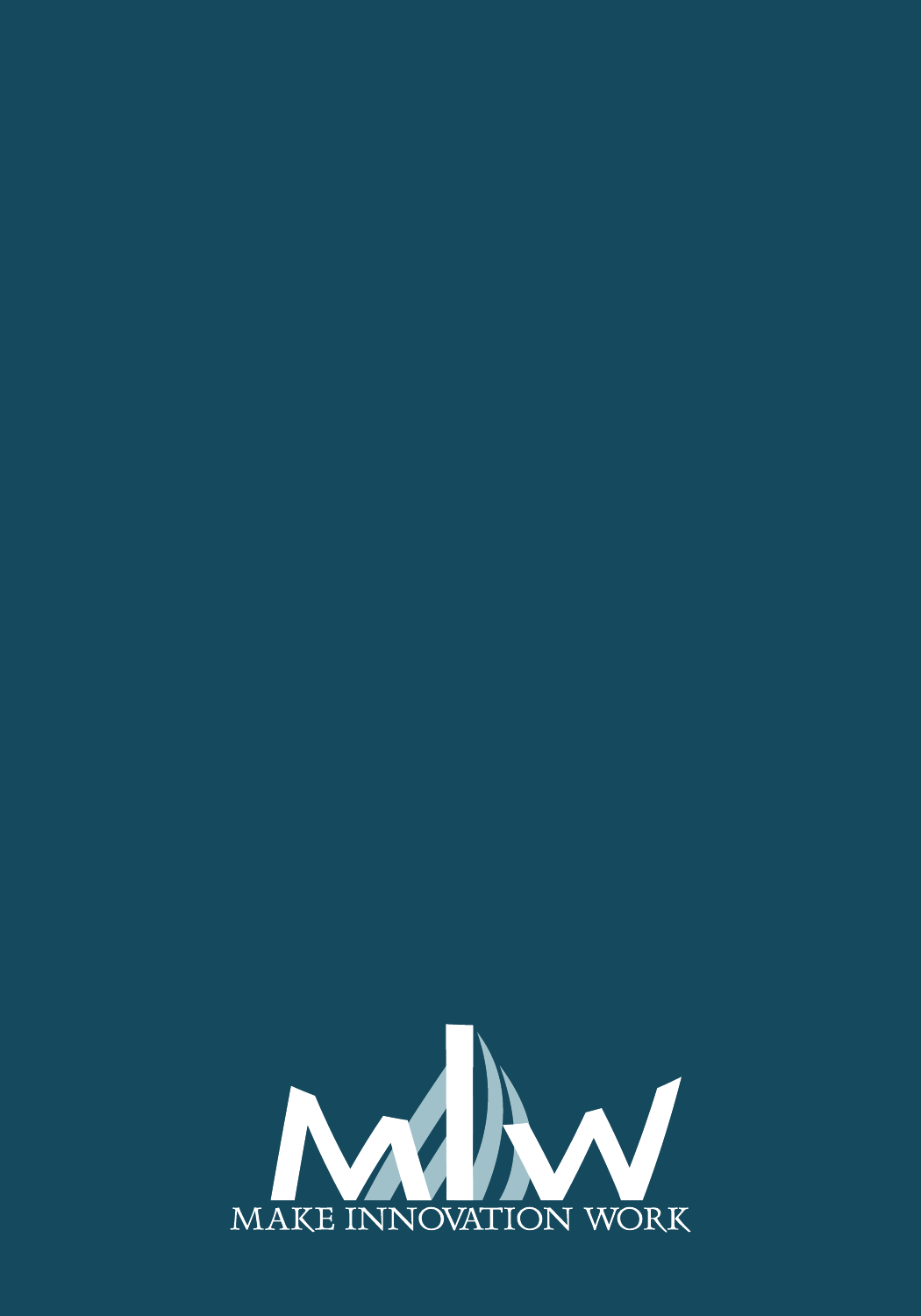

For more information please contact Katerina Tzagaroulaki at the American-Hellenic Chamber of Commerce

E: k.tzagaroulaki@amcham.gr

Athens, March 2012 CHAMBER.PRESS



AMERICAN-HELLENIC CHAMBER OF COMMERCE

Politia Business Center 109-111 Messoghion Avenue, GR-115 26 Athens, Greece Τ: +30 210 699 3559, F: +30 210 698 5686, +30 210 698 5687 E: info@amcham.gr W: www.amcham.gr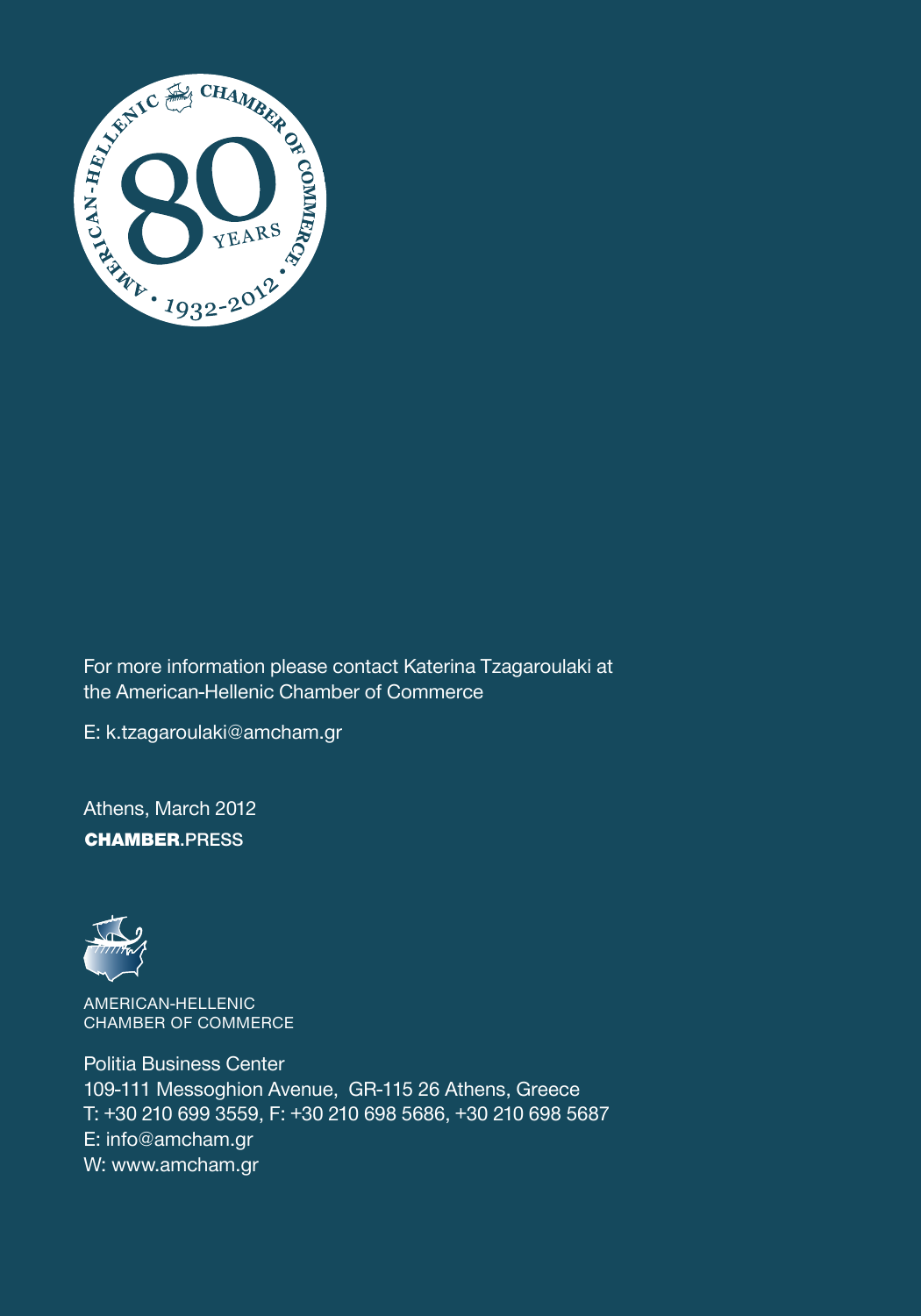Innovation, entrepreneurship, and new business creation lie at the heart of a new Greece. Growth, employment, and sustainable economic progress require a dynamic entrepreneurial ecosystem driven by new ideas, new business models, and new mindsets.

The Make Innovation Work business plan competition is designed to help bring innovative ideas to market. Equally important, it is designed to spur the imagination, foster the notion that the best way forward is one that is self-directed, and provide the tools and assistance that people need to enter a challenging, rewarding, and deeply satisfying career path.

Greece is ready for change. Greece needs the best and brightest minds of today's generation to build effective institutions, a meritocratic society, and a business culture that thrives on synergies, healthy competition, and win-win partnerships.

The American-Hellenic Chamber of Commerce salutes every entrant, more than 270, to the Make Innovation Work competition. We encourage all entrepreneurs to follow their dreams with commitment, drive, and ambition and the knowledge that persistence is often the only divider between failure and success.

## Follow your dreams. Build a new Greece. Yes you can.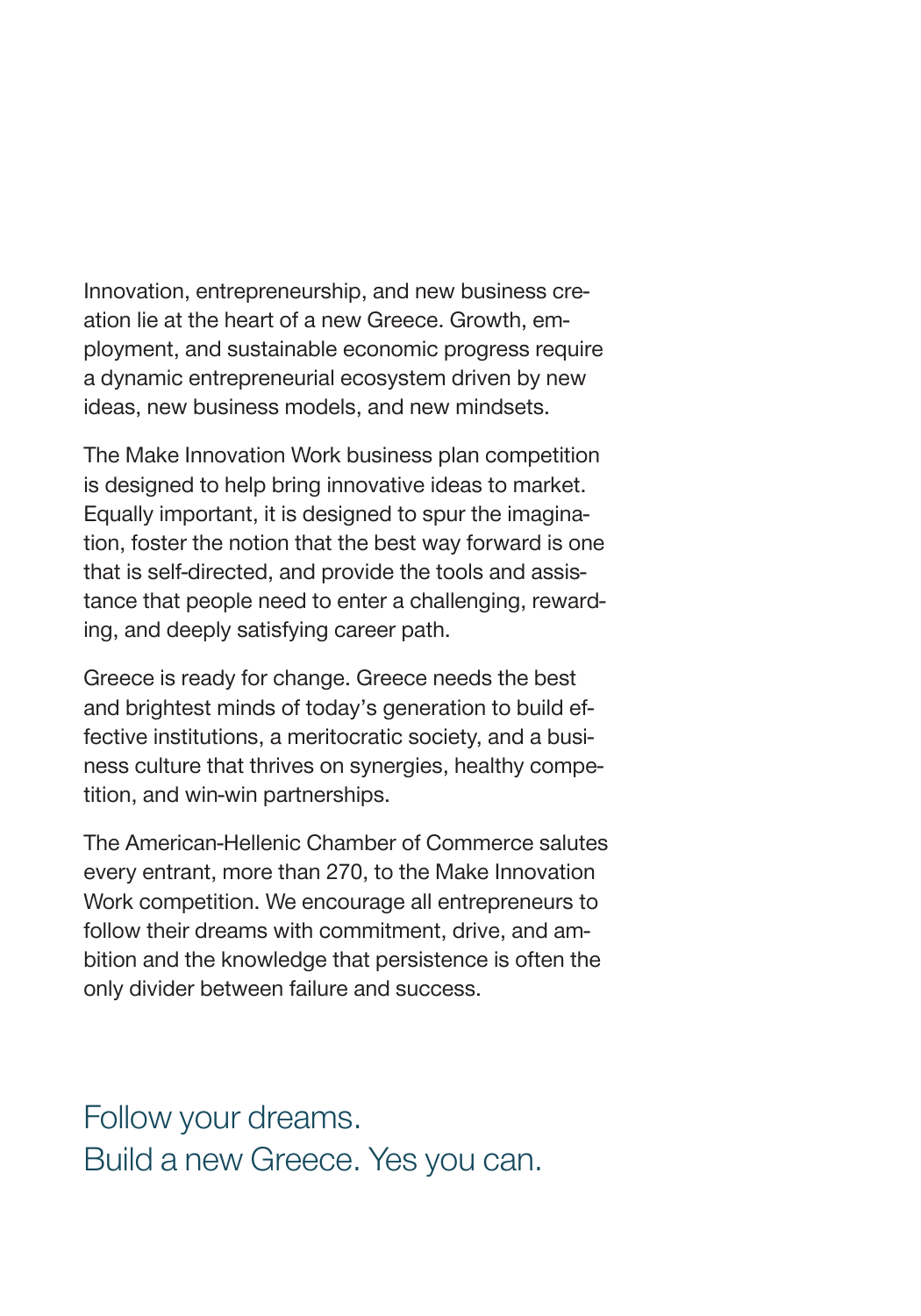# Make Innovation **Work**

The American-Hellenic Chamber of Commerce, through its Innovation and Education Committee, and in cooperation with major Greek and multinational companies, has completed its pioneering global competition, "Make Innovation Work: Make Greece More Competitive."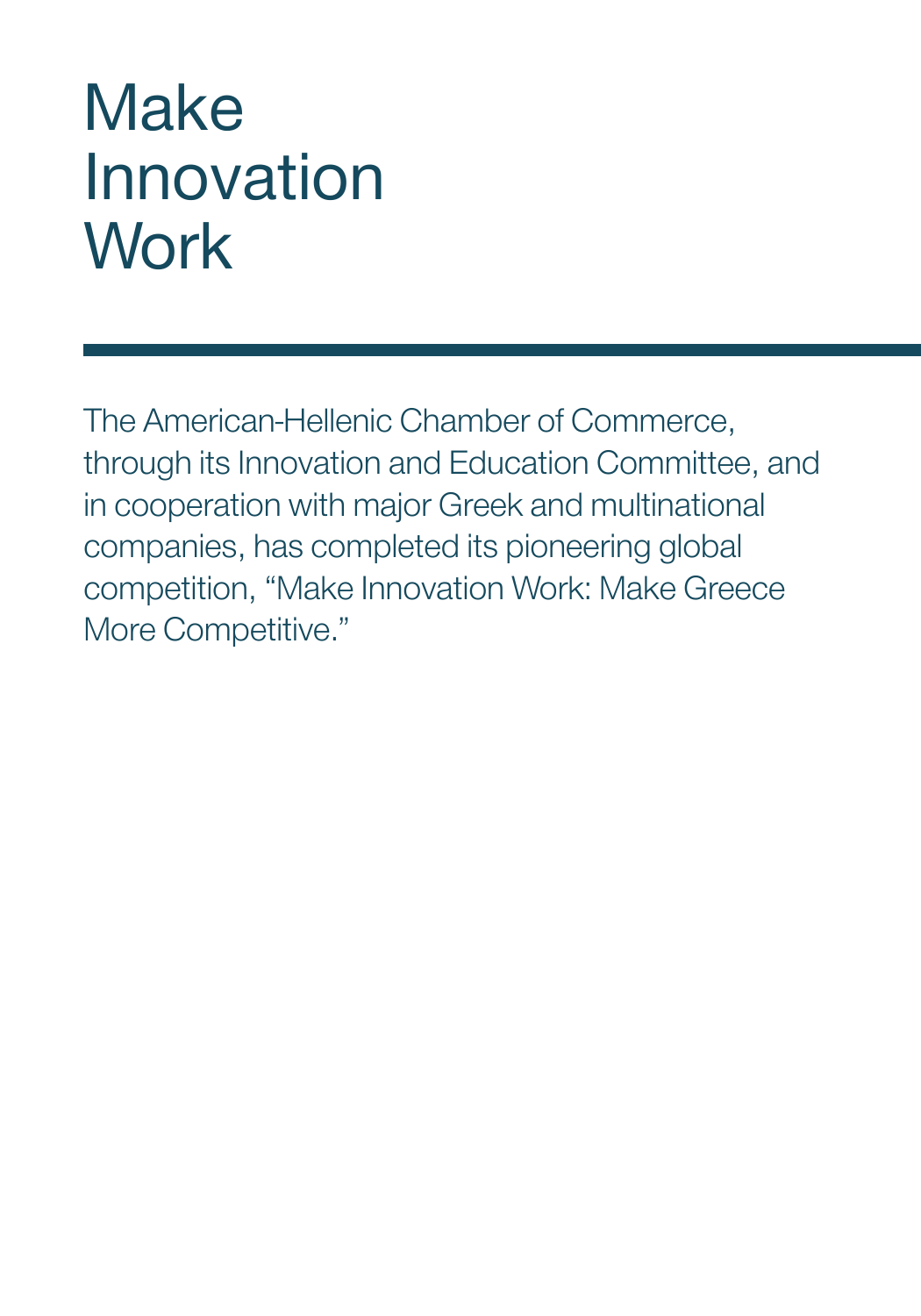The competition was designed to select and support the most integrated, innovative business plans in four sectors: Alternative Agriculture, Green Energy, Transportation–Shipping, and Tourism.

Make Innovation Work was exceptionally successful; 273 business plans were submitted by individuals and legal entities from Greece and from the global Greek Diaspora.

The most comprehensive proposals, listed in these pages, have been selected and recognized by the evaluation committee, and they clearly demonstrate that Greece has significant and promising reserves of innovative and entrepreneurial talent which, with the proper support, can assist in the development of our country.

This competition is particularly meaningful as it was conducted in a difficult period for the Greek economy, a time when effective and practical ways to stimulate entrepreneurship and competitiveness are being sought.

The important contribution by major Greek and multinational companies to this competition is a great tribute to the American-Hellenic Chamber of Commerce and signals their tangible contribution to the national goal of encouraging entrepreneurship and competitiveness.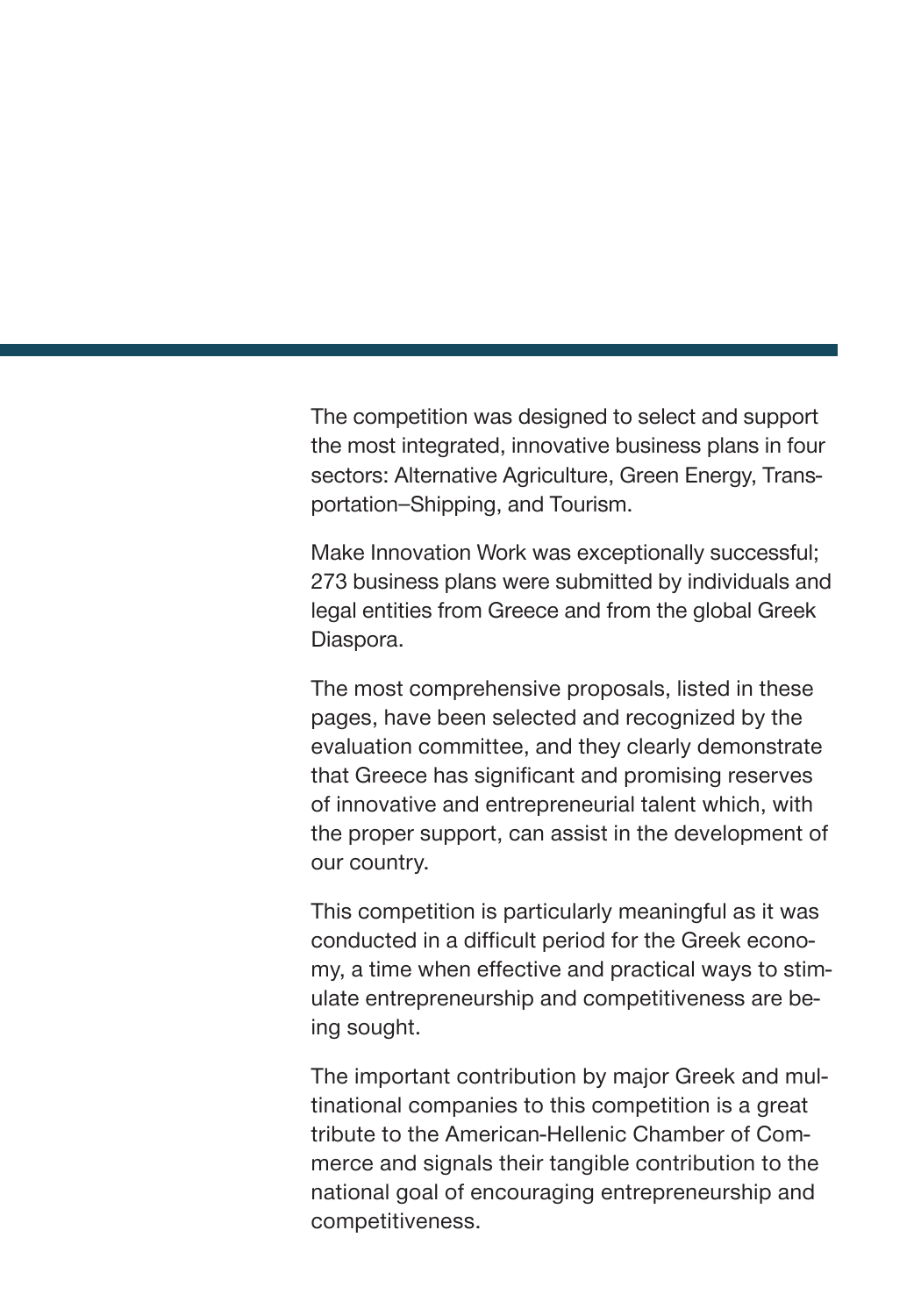## American-Hellenic **Chamber** of Commerce

The American-Hellenic Chamber of Commerce, founded in 1932, is a member of the U.S. Chamber of Commerce in Washington D.C. and the European Council of American Chambers of Commerce.

With a corporate membership today of some 1.000 U.S. companies operating in Greece, and Greek companies doing business with the U.S., the Chamber encourages and facilitates trade, investment and professional partnerships on both sides of the Atlantic.

The Chamber hosts and sponsors a wide variety of events, including The Hour of the Greek Economy Conference, Healthworld, the Conference on Corporate Social Responsibility, The Corporate Governance Conference, the Taxation Conference, and others. The Chamber also hosts business delegations to and from the United States and Southeast Europe and organizes the U.S. Pavilions at international exhibitions, such as the Thessaloniki International Fair, Posidonia and Defensys.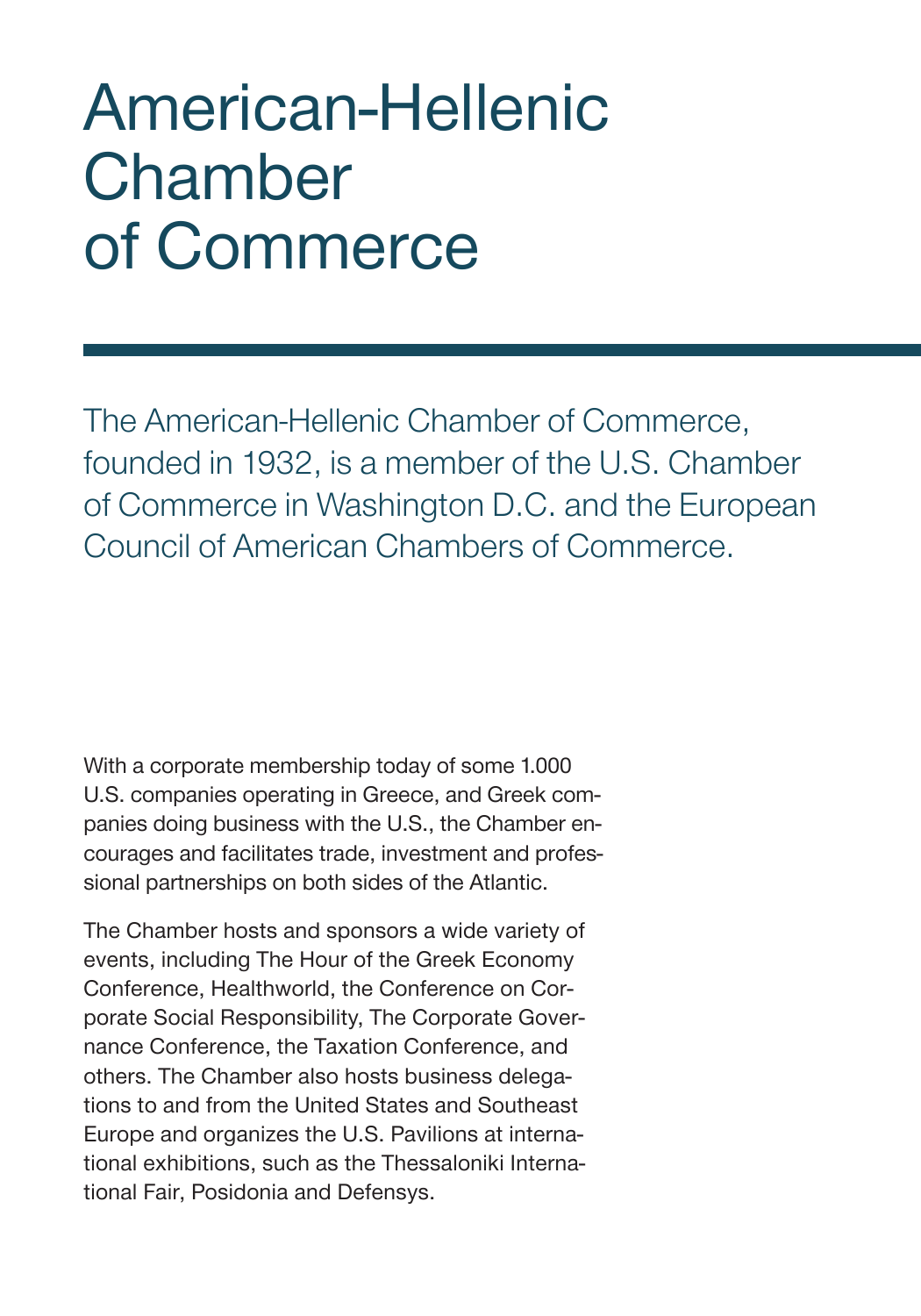In 2010, the Chamber launched the American-Hellenic Enterprise Initiative (ΑΗΕΙ), a major effort to develop and implement Greece-U.S. actions that further binational trade, partnerships, investment, technology transfer, green energy solutions, R&D, and entrepreneurship through the combined efforts of more than 40 Greek and U.S. Partners.

The Chamber publishes Business Partners, a bimonthly magazine; Business Partners Online; an annual directory, newsletters, brochures, and bulletins, as well as exhibition and conference guides in conjunction with specific Chamber events.

The Chamber is represented by 20 committees that coordinate activities, study policies, and develop positions in their area of expertise and concern.

## MISSION STATEMENT

The American-Hellenic Chamber of Commerce strives for continuous improvement of American-Hellenic commercial and financial relations through increased membership and through the organization of top quality events, exhibitions, fora, seminars and congresses on both sides of the Atlantic. www.amcham.gr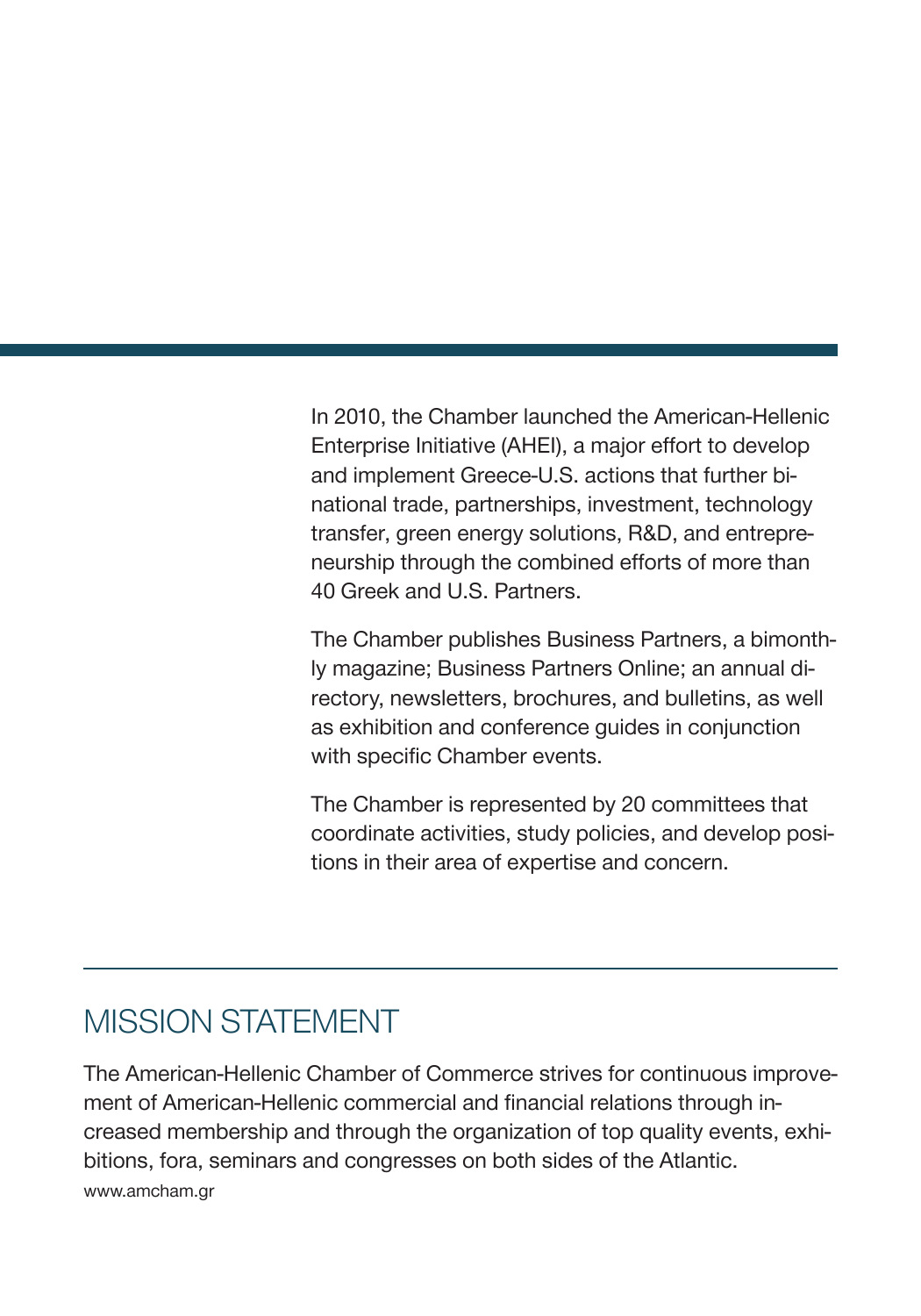Discovery consists of seeing what everybody has seen and thinking what nobody has thought.

—Albert von Szent-Gyorgy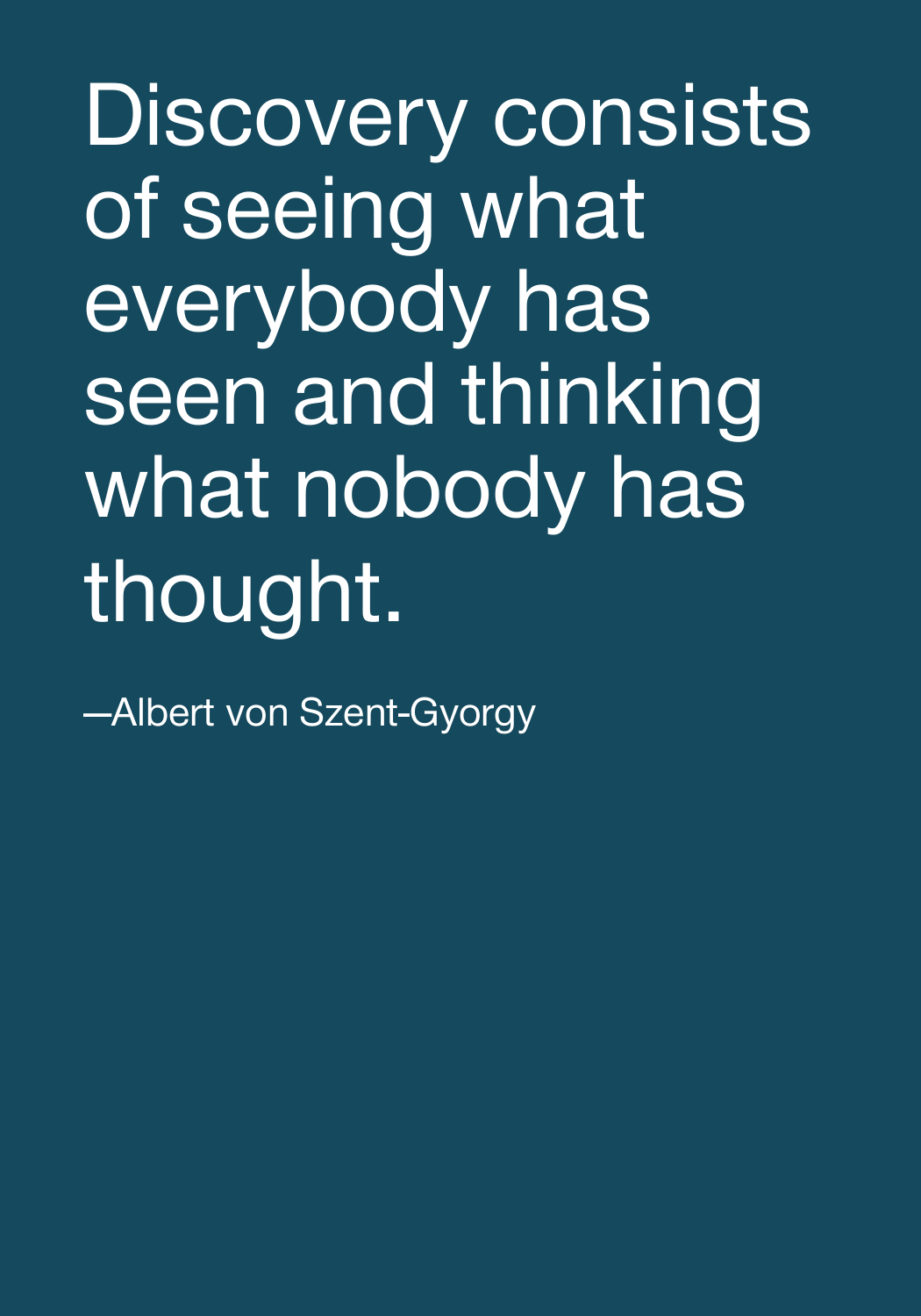### Electronic Device Max Grow

Team representative: Spyridon Kobokis

#### Objective - Description of Proposal

- To solve the problem of brackish and saline water in agriculture and other applications
- Based on the know-how of modern lithotripsy, to make calcareous and brackish waters suitable for irrigation of all crops

#### Innovations

- Manages unlimited amounts of water, even if extremely brackish
- Provides the farmer maximum performance, full flowering and high quality
- Removes deposits of salts from irrigation systems, pipes, even from the ground and plants roots
- Works in an entirely ecological way without producing waste
- Can be powered by a photovoltaic system
- Is a unique product in the Greek market

#### Advantages - Benefits

- Accessible to all
- No need for maintenance or supplies
- Minimal energy consumption

- Slow-uptake of innovative technologies by the general public
- Deliberate concealment of the effectiveness of the system by users
- Refusal of members of the scientific community, combined with a lack of funds, to conduct further research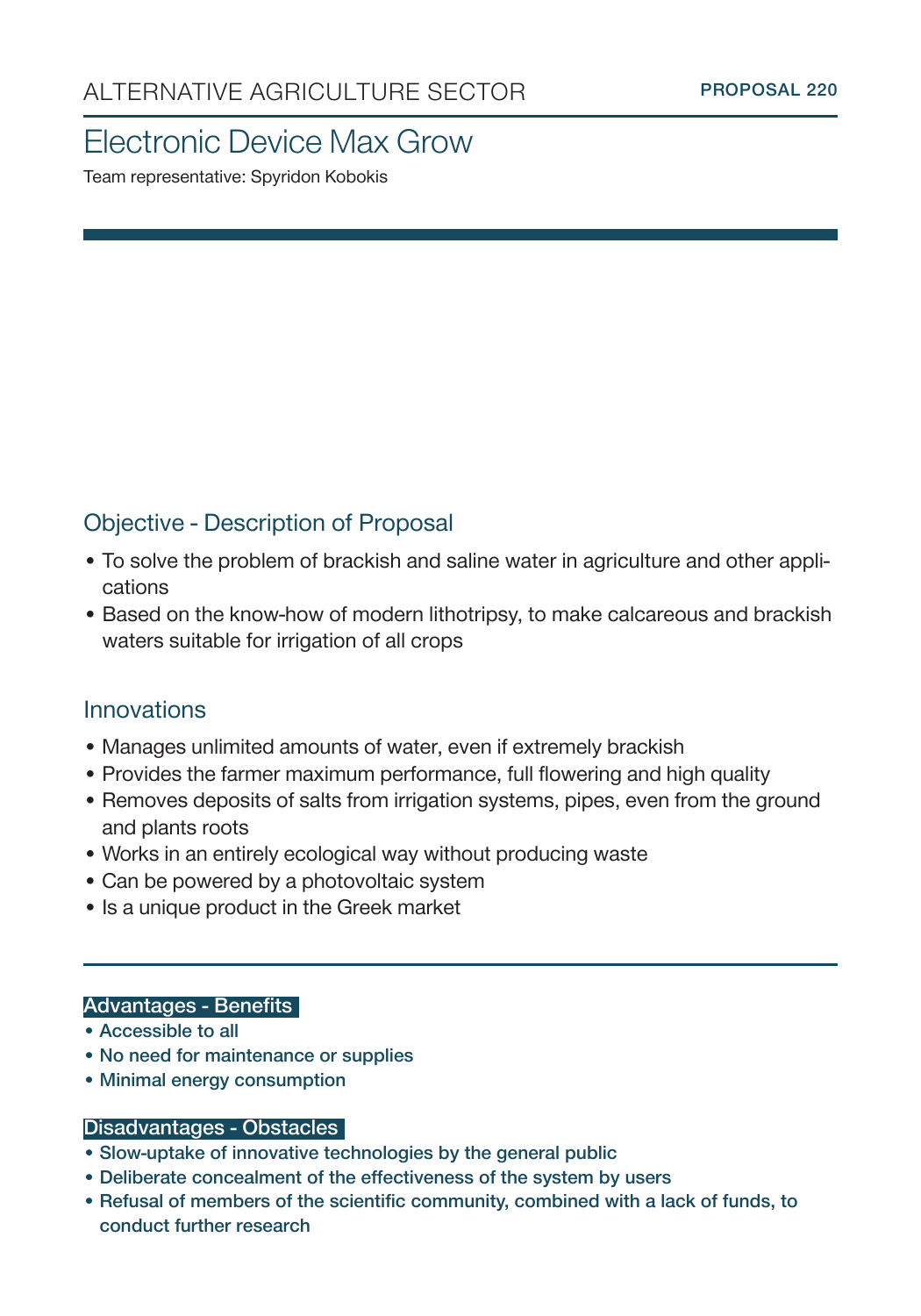## Production of Algae Biomass with High Calorific Value as an Alternative Fuel

Team representative: John Sporidis - Antoniadis

#### Objective - Description of Proposal

• Production of algae biomass as an alternative fuel

#### Innovation

• Utilization and development of low- or non-productive areas

#### Advantages - Benefits

For the Country:

- Exporting potential
- Creation of more than 5,000 jobs
- Full compliance with European Union's sustainable development strategy

#### For the Farmers:

- Environmentally and economically viable alternative cultivation
- No need for special licensing
- Long-term guaranteed income
- Easy to implement technology
- Low investment cost
- High investment return

#### For the Clients:

- Supply of biomass for industrial energy needs at a competitive cost
- No need to change existing production lines for the use of biomass

#### For the Environment:

- Zero impact on the environment
- Reduction of emissions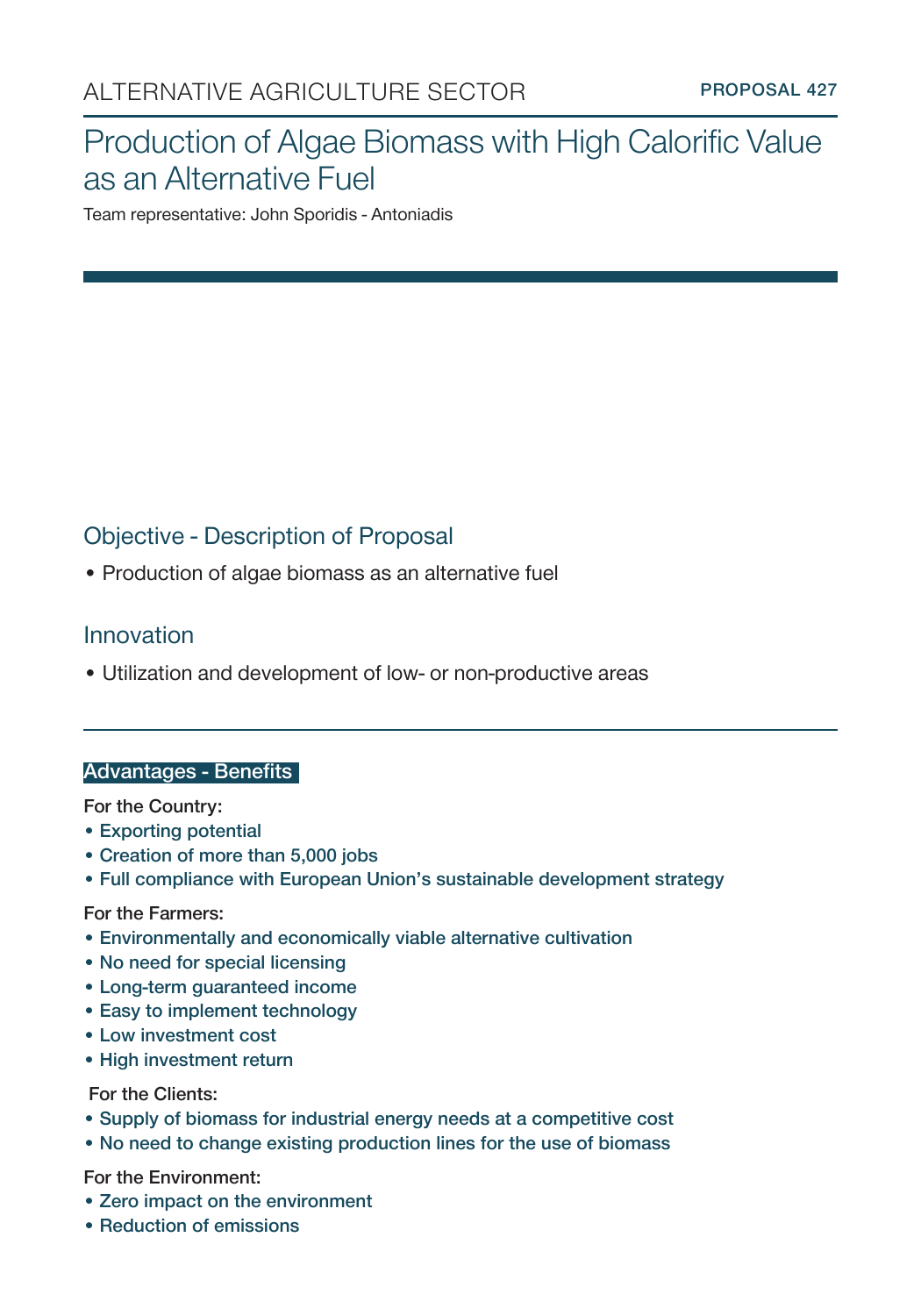## EcoOliveCleaner Method

Team representative: Fevronia Averi

#### Objective – Description of Proposal

- To address the longstanding problem of olive mill waste management
- The EcoOliveCleaner Method treats waste by separating it into solids and liquids. Solids can be re- processed and give more oil or, by simply adding salt, make olive paste. Liquids may be used as fertilizers.

#### Innovation

- Based on a mechanical method, without the use of chemicals
- To date, no similar solution has been applied anywhere in the world.

#### Advantages – Benefits

- There is no need for:
	- The use of two-phase decanters
	- The creation of new kernel processing units and dryers for drying the two-phase processed kernels
- Increases the production of pomace by 30 percent by collecting the pulp
- The olive mill operators:
	- Do not lose revenues from the sale of pomace
	- Are not burdened by transportation costs to kernel processing units
	- Save energy and fuel
	- Have an immediate reduction of waste by 40 percent

- Economic recession in Greece and abroad
- Poor legislative and regional guideline framework stifles growth potential of the method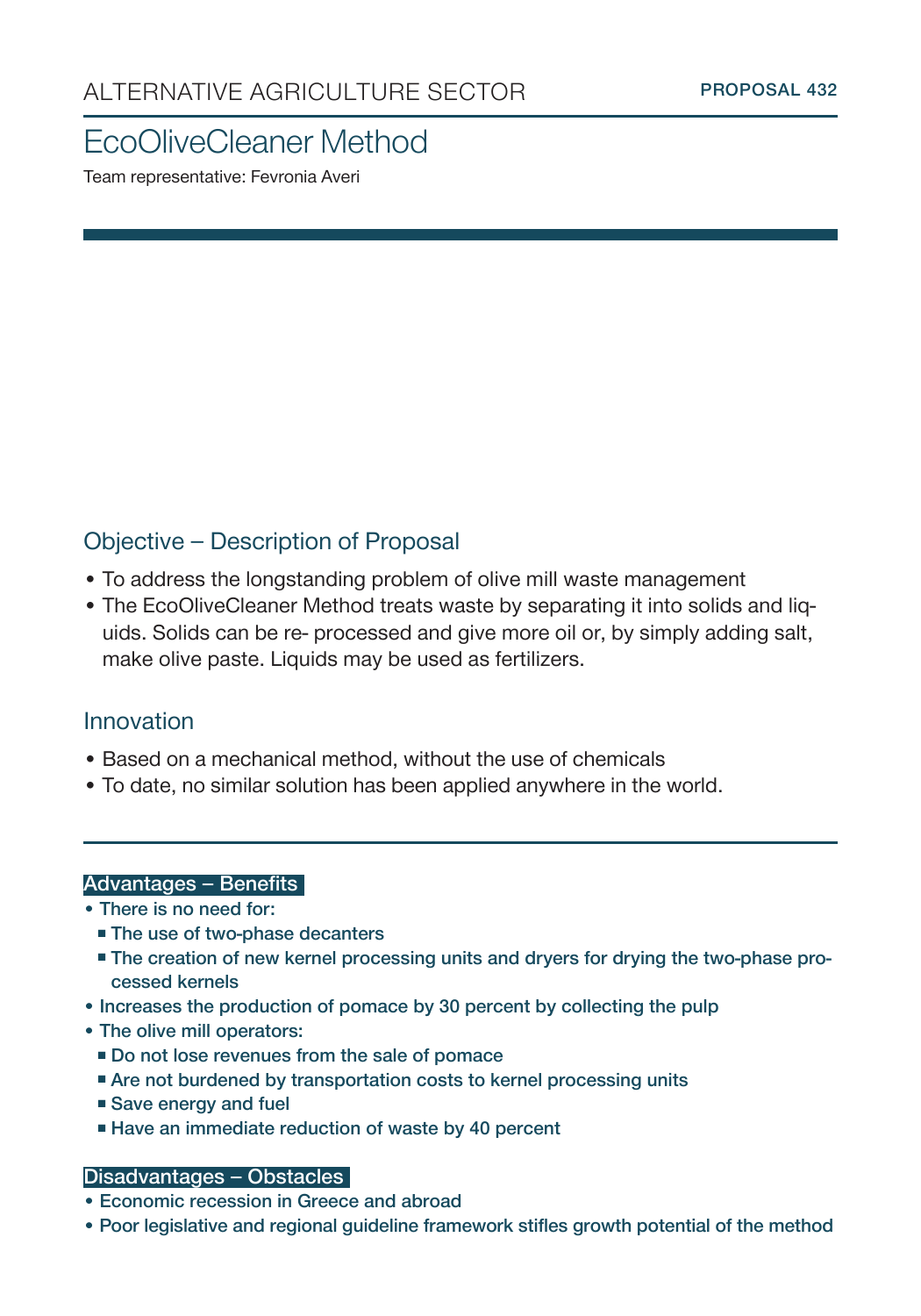Creativity is not the finding of a thing, but the making something out of it after it is found.

—James Russell Lowell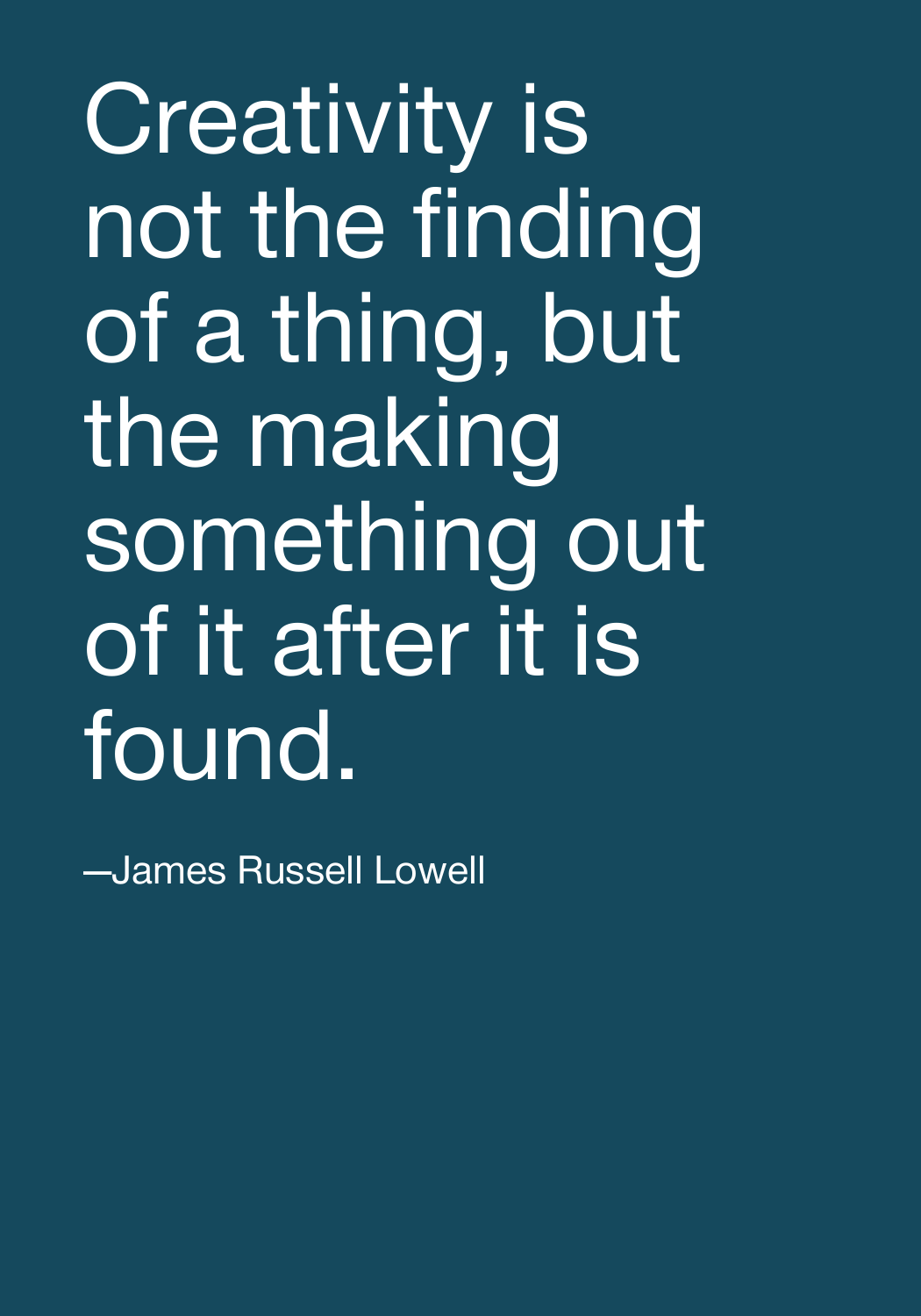## Air Conditioning/Air Processing Unit with Solid Dehumidifier and Solar and Geothermal Assistance

Team representative: Konstantinos Kapetanakis

#### Objective - Description of Proposal

- The combination of air conditioning with the simultaneous use of a solar field and a ground source heat pump, or underground waste
- The system is connected to a network of air pipes and nozzles, supplying 100 percent fresh air

#### Advantages – Benefits

- Exploits excess solar thermal energy
- Utilizes the cooling capacity of the soil or aquifer
- Drastically reduces the operating costs of heating and cooling a building
- Provides 100 percent fresh, conditioned air for rooms and results in excellent ventilation
- Sets a precedent for solar technology in cooling and heating spaces
- Combines heating and cooling by utilizing the country's natural resources
- Operates with negligible energy costs

- Primary focus in the heating and cooling market is on the selection of the operating equipment, not the design system
- Pre-existing architectural limitations in installation spaces
- Inability to directly measure the results
- A skewed market for renewable energy sources places greater emphasis on the electricity production than thermal uses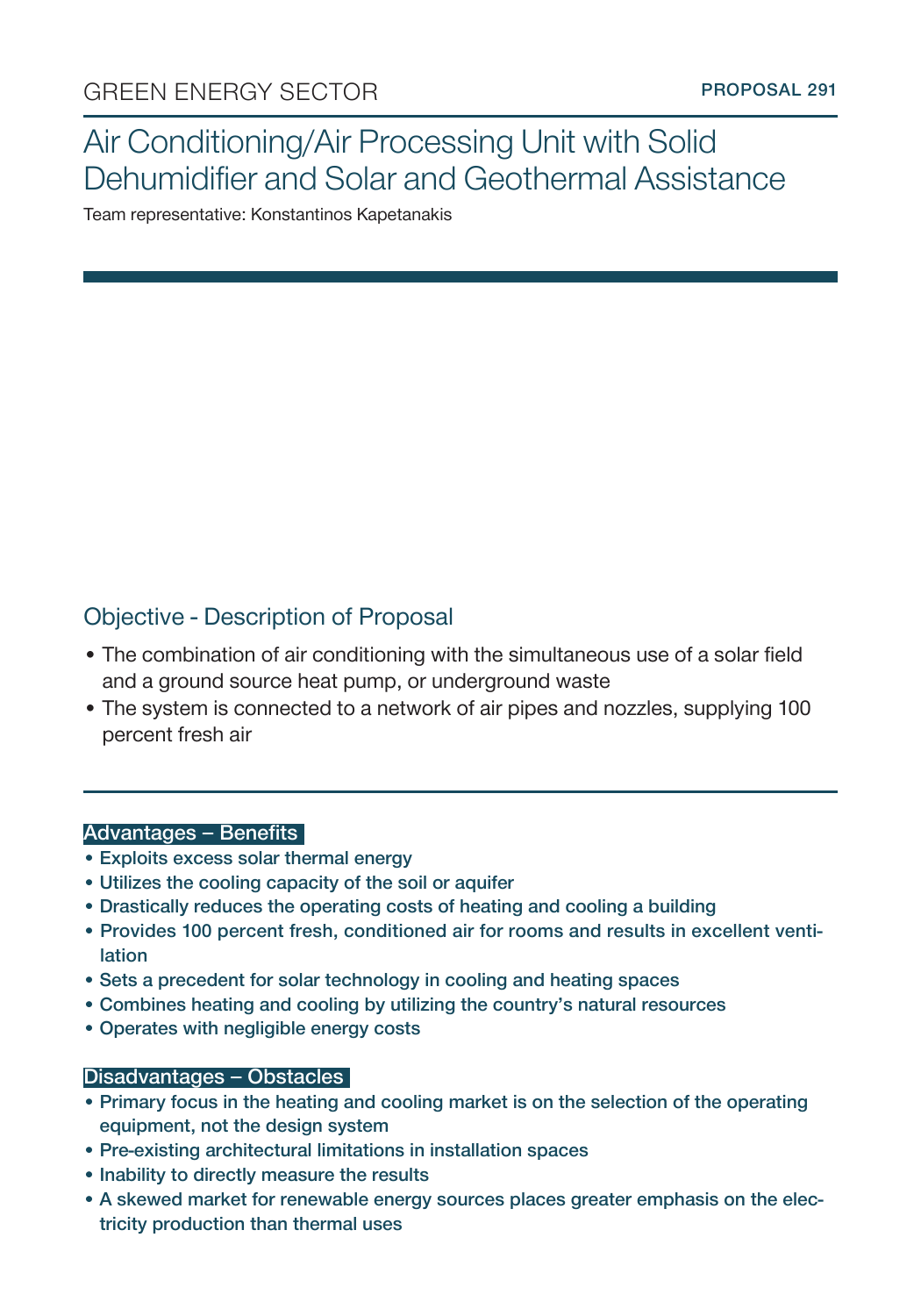## Intelligent Generation TM

Team representative: George Nassos

#### Objective – Description of Proposal

• Intelligent Generation TM (IG) is a software-based network management system that optimizes distributed power voltage and storage assets.

#### Innovation

• The intelligent software determines when to consume the energy and when to store it for later consumption.

#### Advantages - Benefits

- Achieves its forecasted economic benefits
- Hastens adoption
- Creates jobs for the installation and maintenance of the systems
- Improves grid stability and reliability
- Provides reliable access to cleaner, cheaper power
- Emits no carbon dioxide
- Reduces the power generated

- Difficulty in identifying Greek partners
- No manufacturer of solar panels in Greece
- No manufacturer of batteries in Greece
- Regulations may not support this technology
- Difficulty in finding financial support for the project
- Power Purchasing Agreements are not acceptable in Greece
- In Greece, the demand for power does not align with the generation of power. As a result, utilities must generate additional power when the demand increases.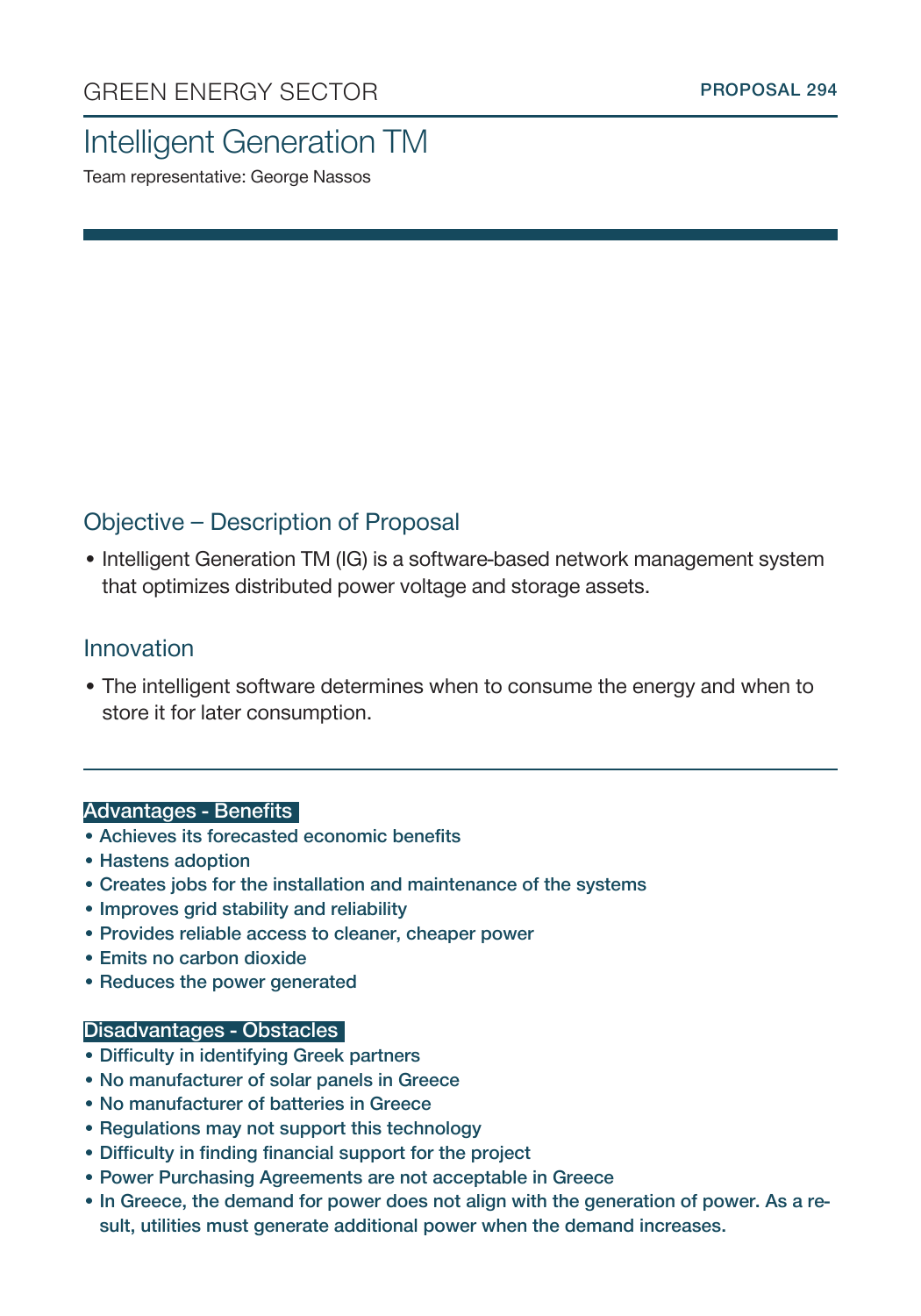## Tank Multitank

Team representative: Christofyllis Douralis

#### Objective - Description of Proposal

• To create a container product that can substitute barrels

#### Innovation

• The innovative design and durability allow for multiple uses and reuses of containers

#### Advantages – Benefits

- Increases the competitiveness of products and businesses
- Significantly reduces both the required storage space, the consumption of oil and environmental pollution
- Possibility of placing one tank within the other
- Stacking capability, high resistance
- Compact
- Easy to move
- Easy and safe cleaning
- Drainage valve and vapor valve
- Small energy footprint

- No state or private body interested in supporting innovative efforts
- Greece does not have the necessary technical infrastructure for production
- Uncooperative university research departments
- Funding from Greek financial institutions is difficult in the current climate
- Tax incentives, including three year tax exemption for profits from patents, cannot be implemented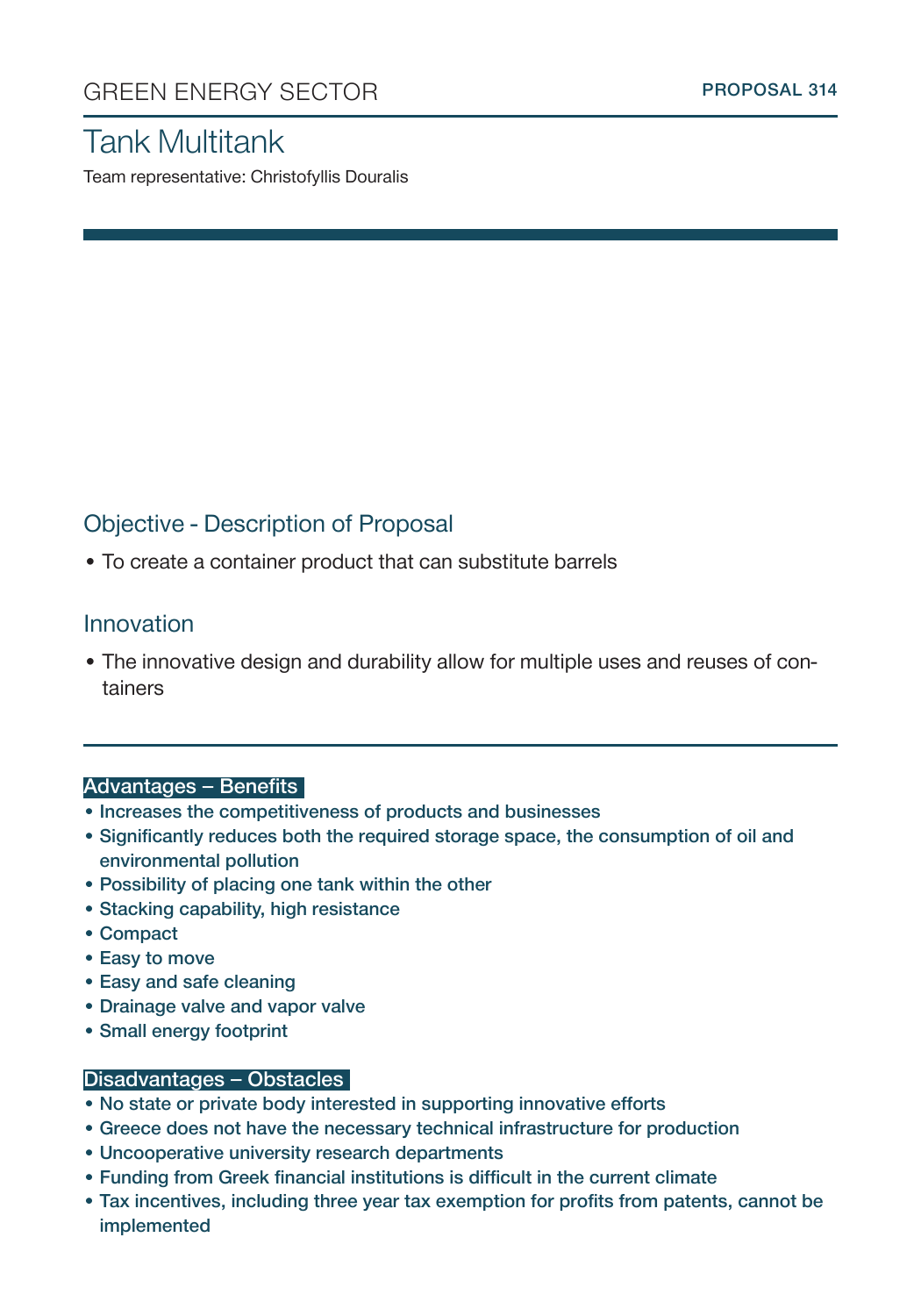Innovation is the central issue in economic prosperity.

—Michael Porter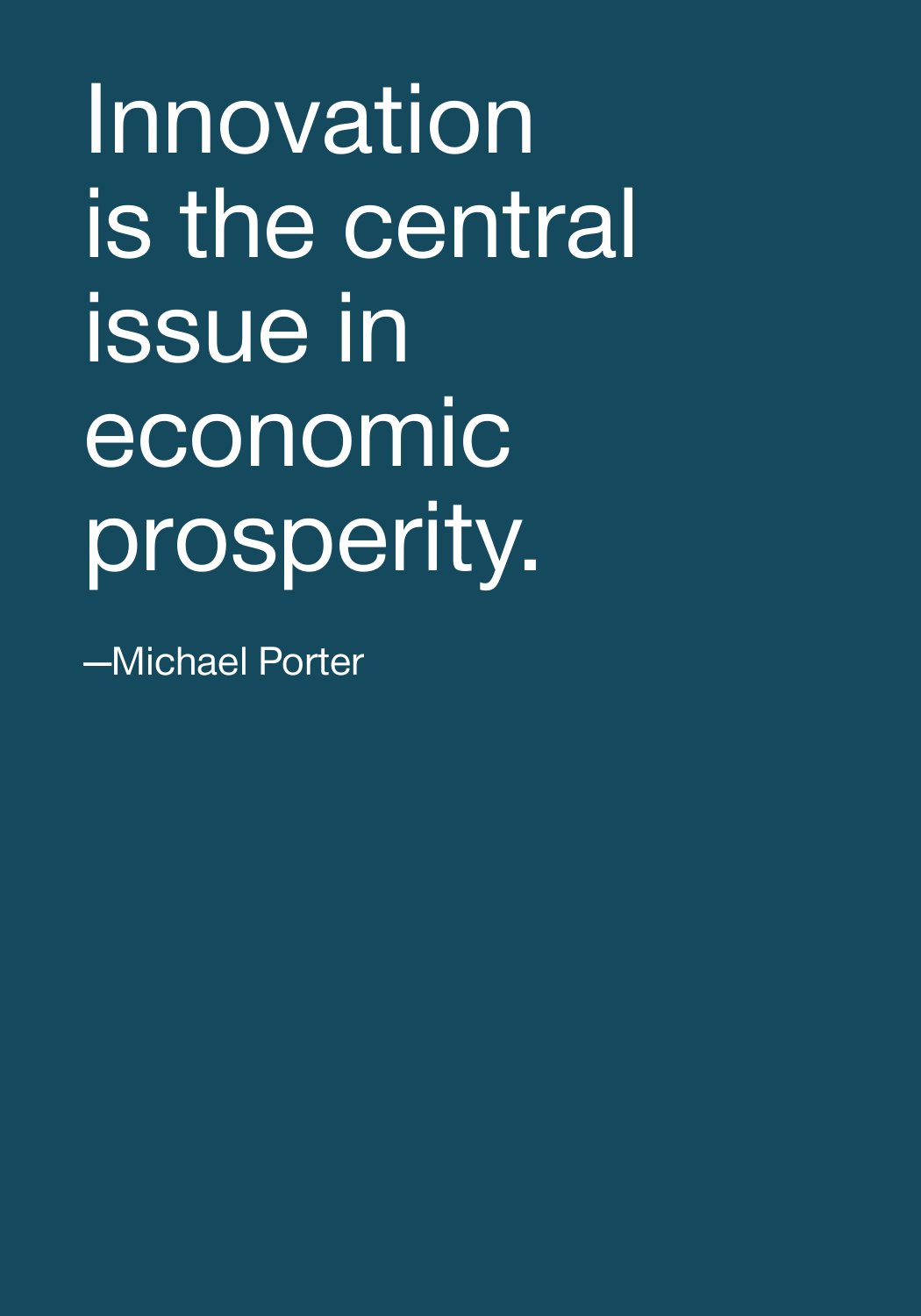## Multi-objective Intelligent Design of Sea Routes

Team representative: Panayiotis - Antonios Varelas

#### Objective - Description of Proposal

- The optimization of sea routes in line with companies' management for goods and passenger transport.
- The method suggests a course based on the reliable and real-time assessment of weather forecasts, economic data and technical information collected onboard.

#### Innovation

• The optimal integration of technological infrastructure for the collection, processing and transfer of onboard data, weather forecasting systems and intelligent algorithms to chart an optimal nautical course.

#### Advantages - Benefits

- Does not aim to simply minimize fuel costs
- Maximizes multiple business objectives

- Addressing conservative inertia
- Firms' lack of long-term planning and reluctance to invest in innovation
- A small degree of environmental sensitivity in the tourism transport industry and in the use of energy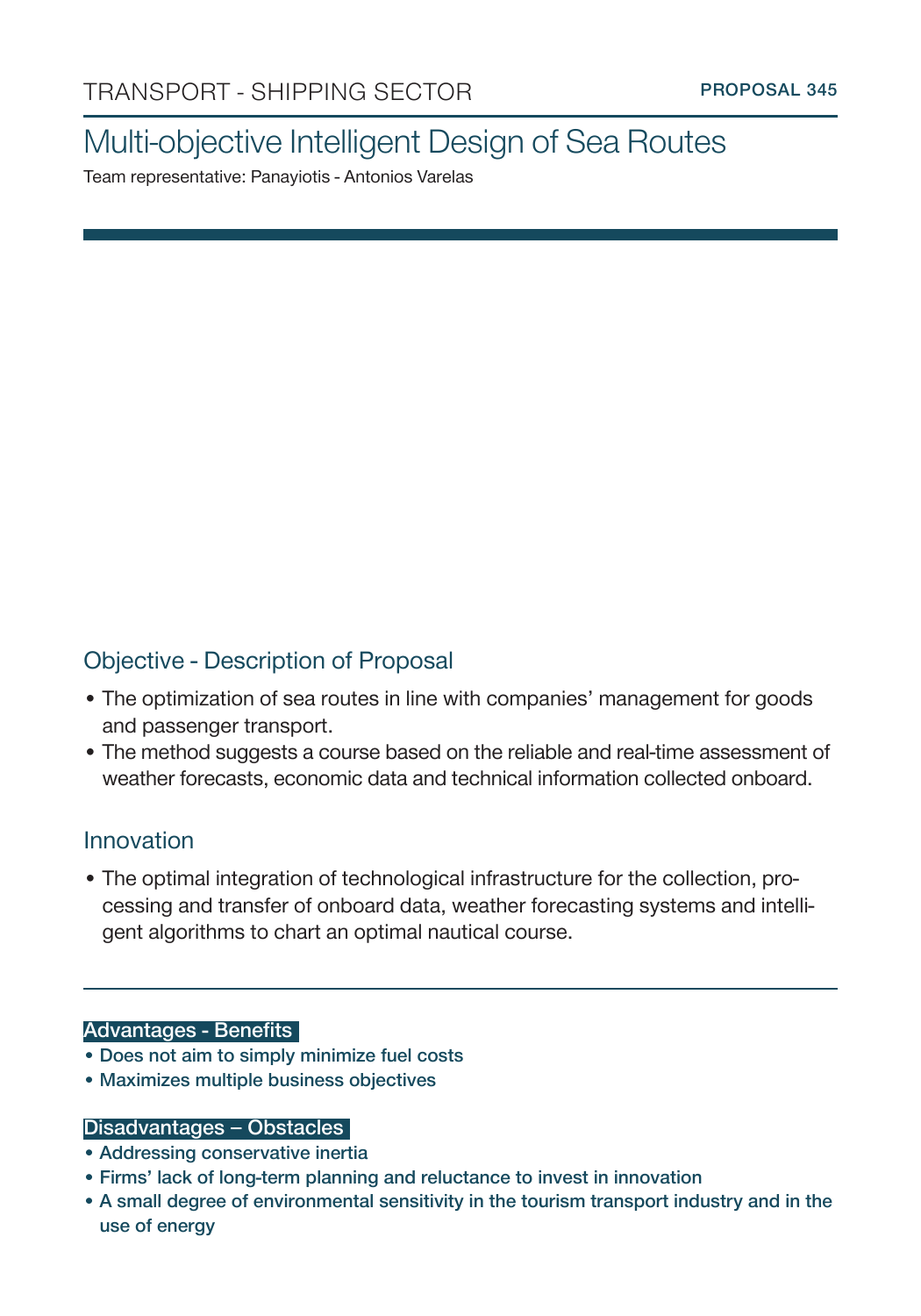## Metavallon - Intelligent Transportation Systems (ITS)

Team representative: Alexandra Choli

#### Objective – Description of Proposal

- Metavallon's operational structure consists of two fundamental pillars: a cradle of entrepreneurship and a lifelong education program in ITS.
- Metavallon brings together talented Greeks with experienced entrepreneurs and new ideas, and provides them with the fundamental resources to start their own business.
- Through its local centers for university graduates and students, Metavallon cultivates turnkey, ITS opportunities of high-impact and quality and will provide the resources to enhance the possibilities of their success.

#### Innovation

- Incubates innovative business ideas, and supports their acceleration to market
- Organizes specialized workshops and conferences
- Collaborates with research centers and international organizations
- Provides a unique mechanism to support and accelerate the growth plans of students and graduates close to their academic environments
- Addresses the professional and educational needs of the ITS market

#### Advantages – Benefits

- Enables the productive labor force to create its own future
- Prevents talent drain
- Develops a virtuous cycle of opportunity, creativity and development
- Helps saving lives by advancing intelligent transport systems
- Saves time and money and helps prevent car accidents by:
	- Reducing heavy traffic
	- Reducing fuel consumption and CO2 emissions
	- Creating friendlier and more sustainable communities

#### Disadvantage - Obstacles

• Difficulty in finding funds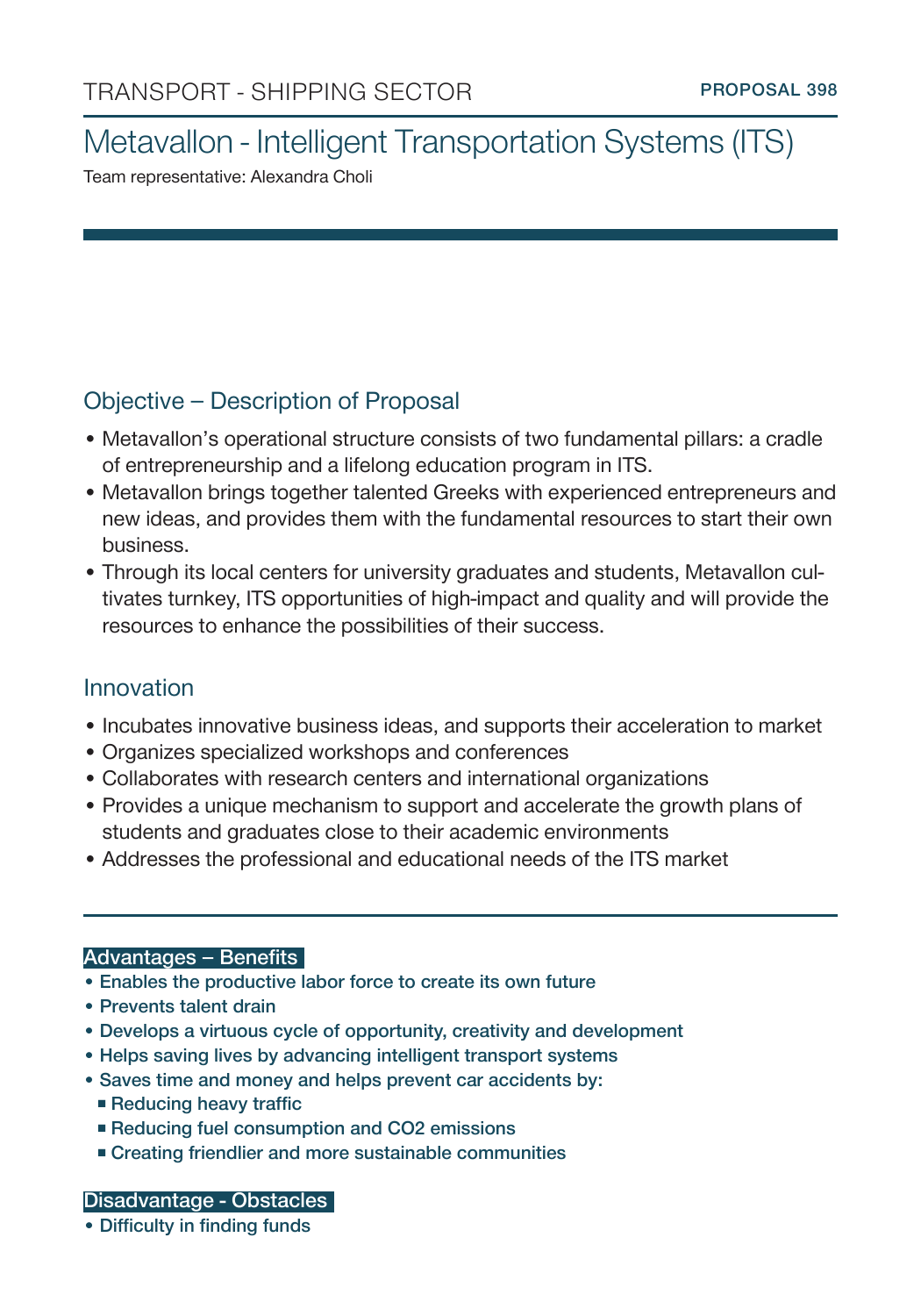## Industrial System of Real-Time Monitoring and Optimization of the Production of High-Performance Complex Parts from Carbon Fiber

Team representative: Christos Kyriazoglou

### Objective – Description of Proposal

- The production of complex parts from high-performance carbon fibers in autoclave ovens for use in airspace and aeronautics, the auto industry and high performance vehicles.
- The technology and expertise will also have a positive influence on productive processes like "liquid composite molding" as well as in renewable energy sources, transport, the food industry, the pharmaceutical industry and the construction industry.

#### Innovation

• Real-time monitoring of the degree of hardening/polymerization of the resin of composite parts via the use of dielectric sensors inside the autoclave.

#### Advantages - Benefits

- Optimizes the production process,
- Evaluates and ensures the quality of production in real time
- Reduces the time and cost of production
- Reduces the time needed for developing new products from composite materials
- Measures the natural phenomena of the production process
- In-house developed expertise and technology is not dependent on external factors
- Low technical risk

- Protection of dielectric sensors from carbon fiber
- Tests of finding higher pressure and temperature limits in which the dielectric sensors function
- The application of technology in new markets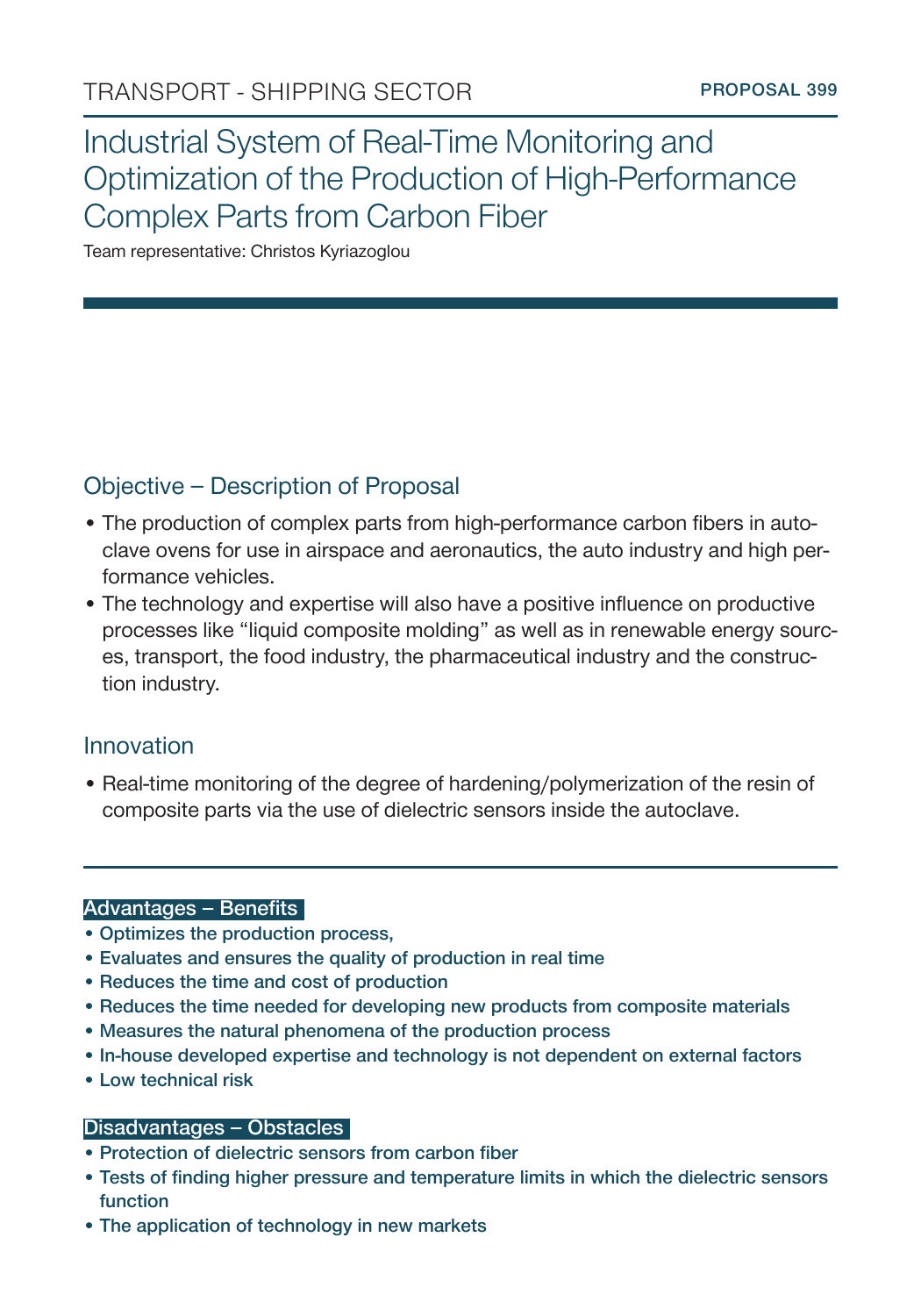If you always do what you always did, you will always get what you always got.

—Albert Einstein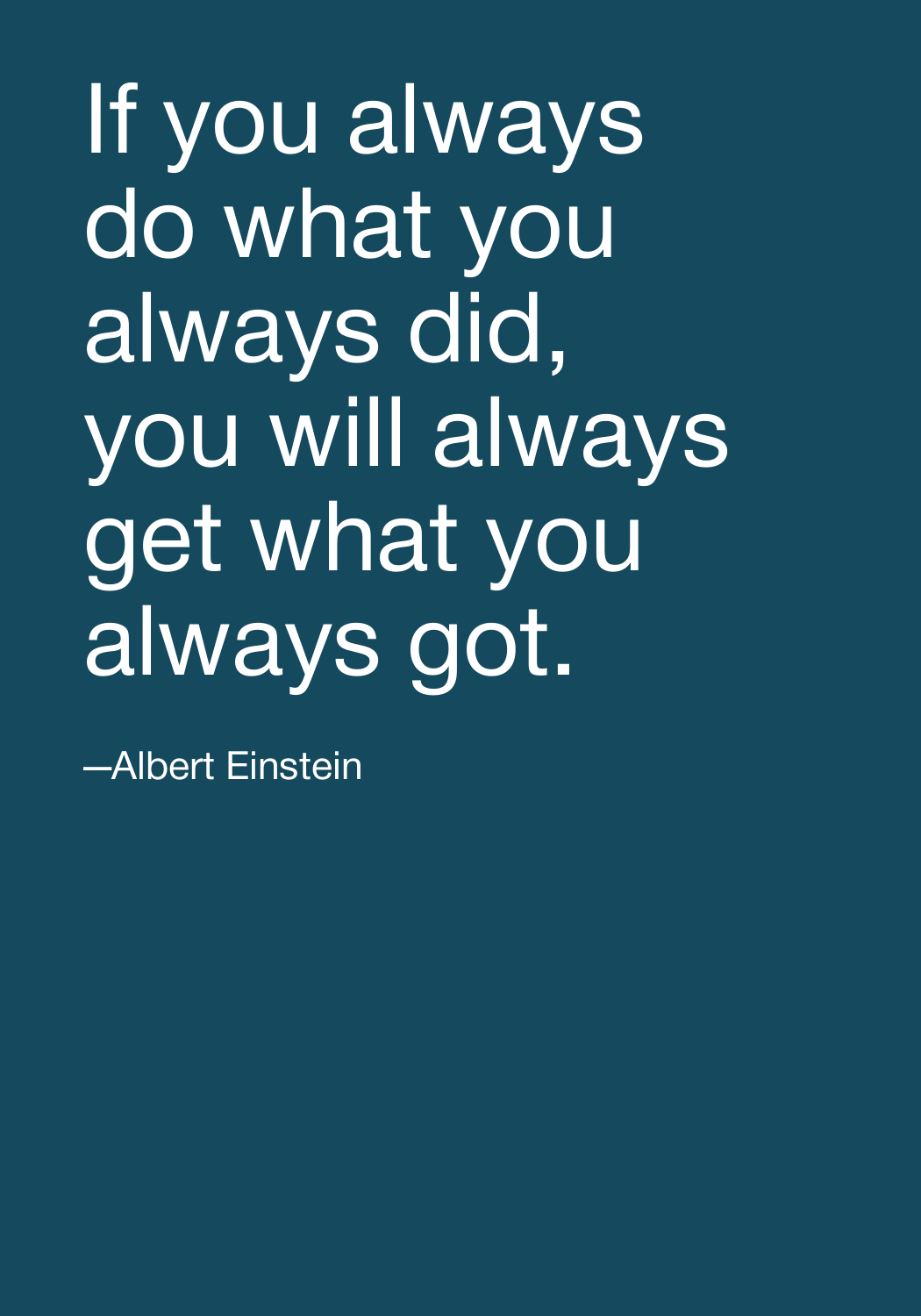## Spring Farm Grevena

Team representative: Evagelos Papalios

#### Objective – Description of Proposal

- To create a hunting-themed, multi-level business operation consisting of a year-round hotel and livestock and agricultural products of significant nutritional value and quality.
- The business is supported and complemented by agro tourist policies, which contribute to the preservation, conservation and dissemination of the Mediterranean diet.
- There are an estimated 360,000 hunters in Greece, and more than six million in Europe. However, while hunters alone could easily cover the capacity of the hotel, the business will also market itself to alternative lifestyle tourists.

#### Innovation

• Spring Grevena is the first private licensed controlled hunting area in Greece.

#### Advantages - Benefits

- Extends the tourist season beyond its typical summer barrier
- Promotes local products (agricultural and livestock) in the Greek market, with a view to exporting to Europe and Asia

- Existing facilities without capital adequacy
- Restricted access to investment capital
- Restrictive authorization procedures and transactions with the public sector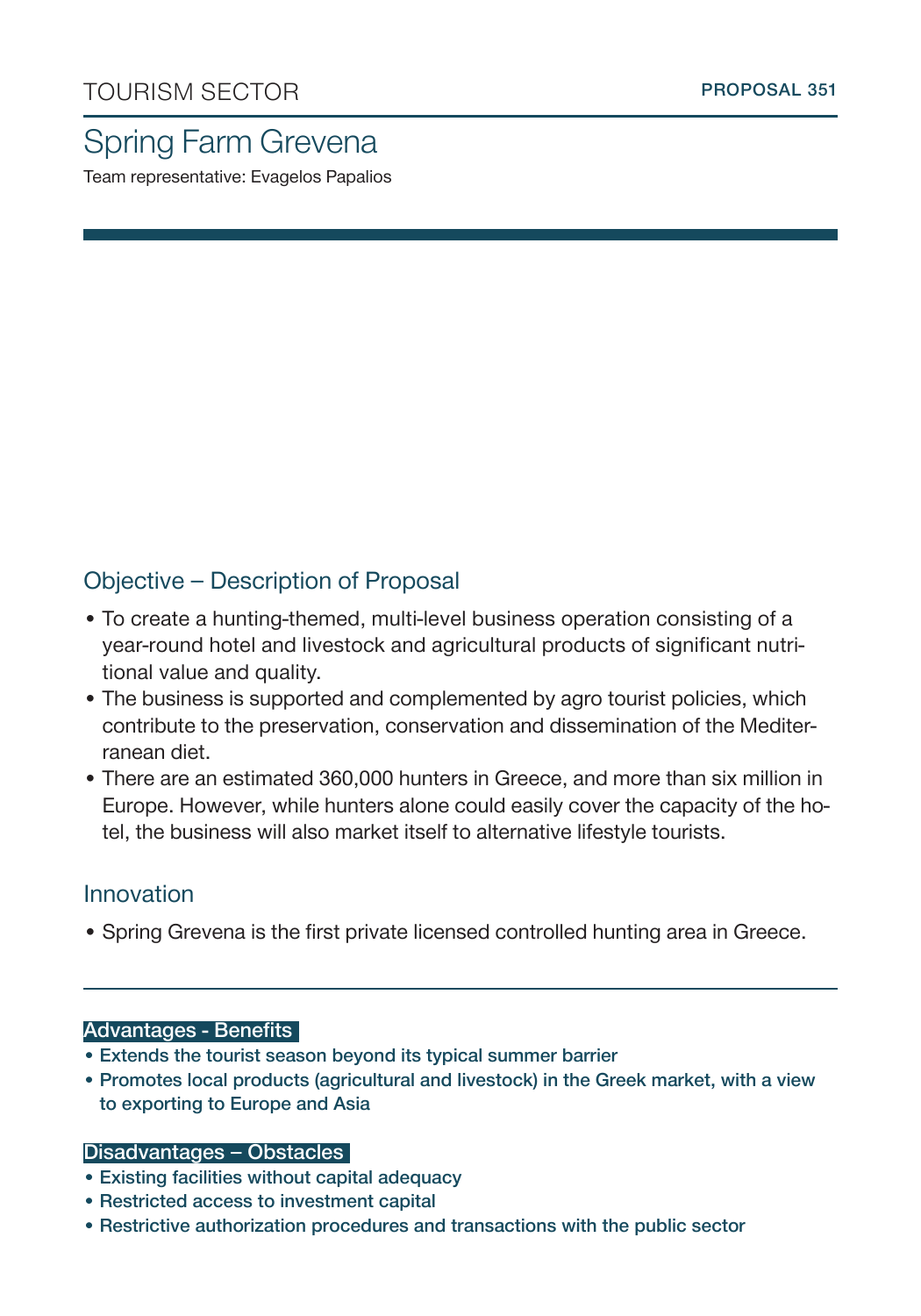## Geoland Project

Team representative: Theodoros Alexiou

#### Objective – Description of Proposal

- The creation of Geoland, a thematic museum and amusement park dedicated to the Prehistoric period
- Geoland will employ modern technologic, systems of "empirical participation," and virtual and augmented reality to entertain and educate visitors. By the end of the tour, a visitor will have experienced history from the creation of the universe through early civilizations.

#### Innovation

- An "edutainment" theme park
- Offers visitors a five-sense experience
- Offers the most advanced technology, capable of fully immersing the visitor in the earth's natural history

#### Advantages – Benefits

- Multi-functional leisure complex stands by itself as a tourist attraction
- Unique in Greece and Southern Europe
- A "must-do" experience for all
- Makes up for a lack of recreational tourism centers in Greece
- Many European countries have similar theme parks or amusement parks

#### Disadvantages - Weaknesses – Restrictions

- Lack of experience in a similar business activity means expertise must be sourced from abroad
- Various indeterminable factors that may affect the tourist market
- Structural hurdle towards investment, including bureaucracy and long waiting periods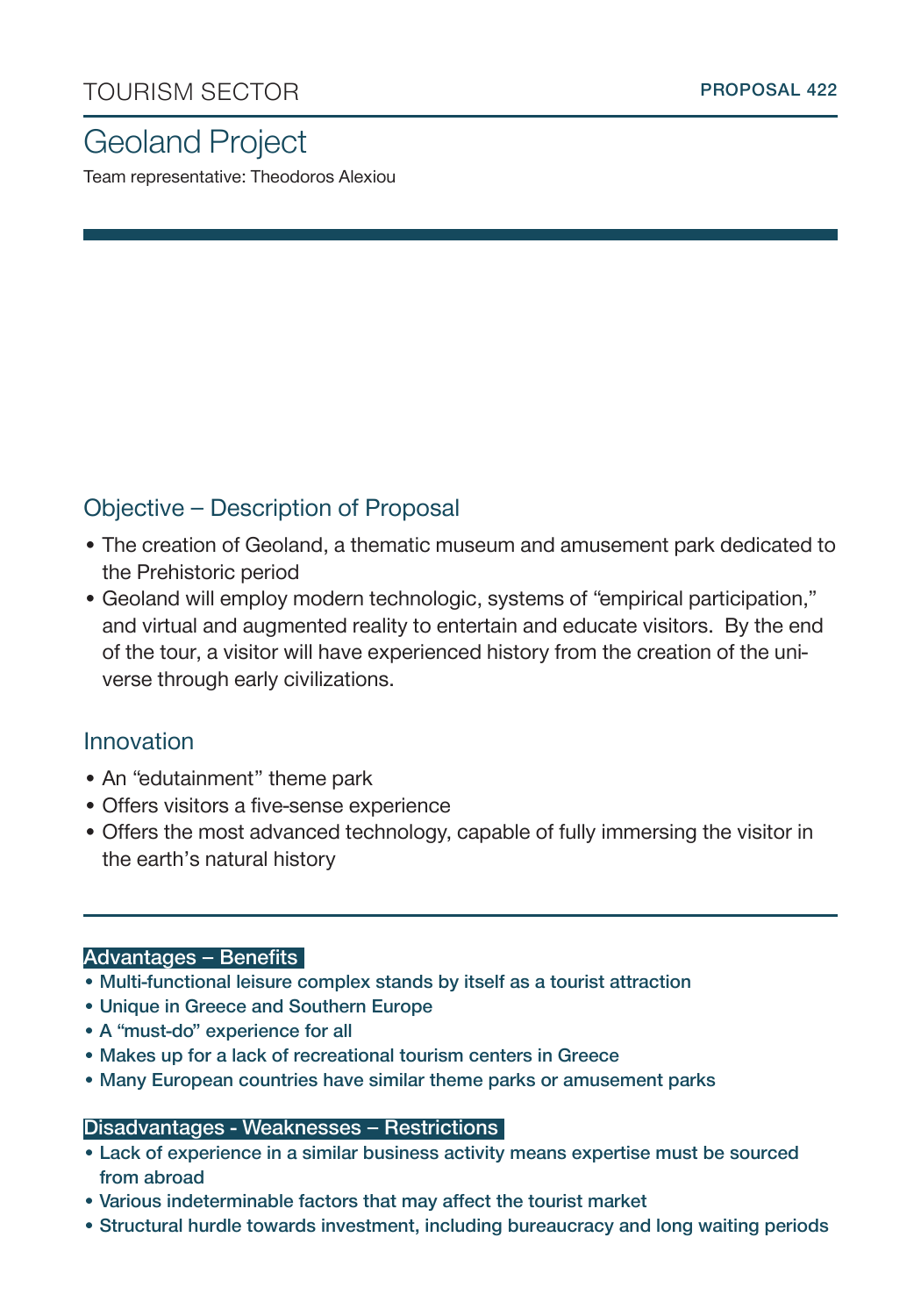#### myvenue.gr

Team representative: Ekaterini-Chrisoula Mihalitsianou

#### Objective – Description of Proposal

- A powerful online tool that aspires to meet the needs of conference and event organizers, owners of various installations and venues, and any person within or outside Greece intending to organize events in the country.
- As the first and most complete online tool to find and capture facilities, myvenue. gr aims at the improvement and development of business tourism in Greece.
- myvenue.gr is a bilingual tool that offers direct access, comparison and analysis of sites and destinations, based on the criteria of the organizer, maximizing the effectiveness of the search.

#### Innovation

• A plethora of intelligent tools allow the user to be fully informed and to perform indepth comparisons of sites, contributing evaluations and networking with other interested parties.

#### Advantages – Benefits

For the user

- Create a personal account
- Manage facilities
- Take notes
- Create favorites list
- Send more than one request at the same time

#### For the administrator

- Gain immediacy in booking management
- Manage sites better and more flexibly
- Watch the competition closely
- Easily acquire critical statistics

- Cooperation with local bodies
- Support and cooperation with the Ministry of Tourism and Culture
- Financial reinforcement
- Automation of collecting information from facility owners
- Training of facility owners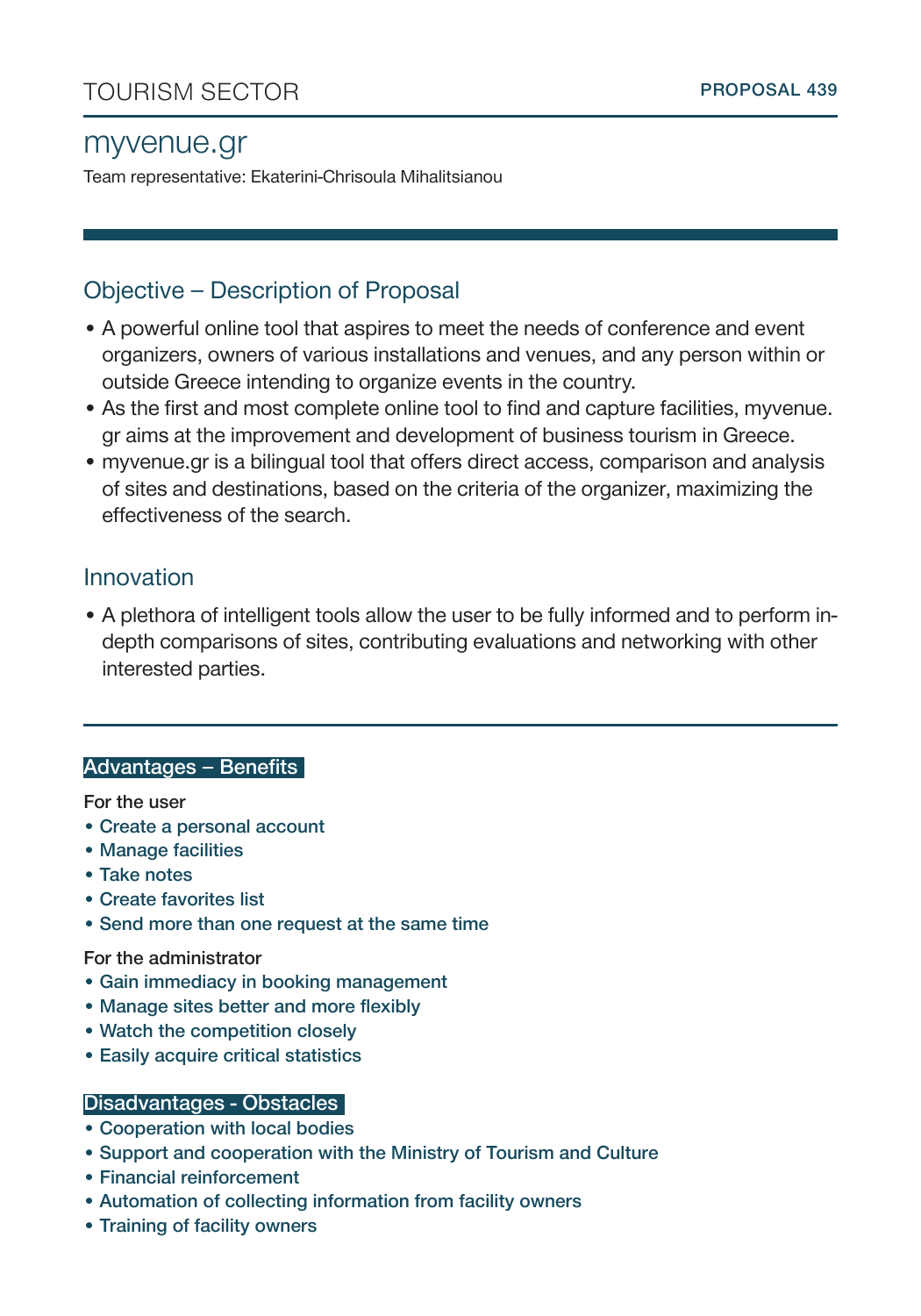Innovation is not absolutely necessary, but then neither is survival.

—Andrew Papageorge